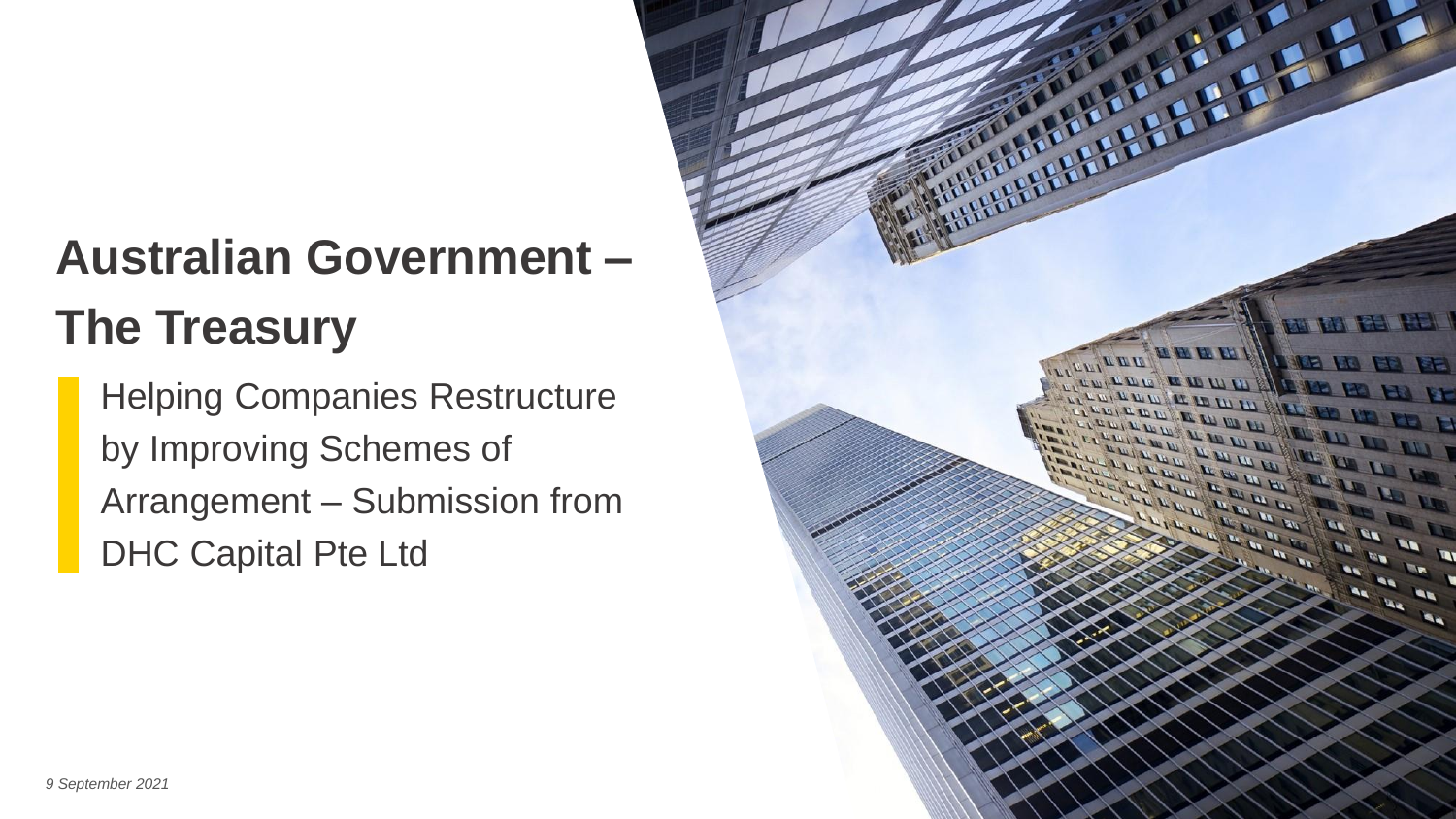#### **Cover letter**

9 September 2021

| Manager                        |
|--------------------------------|
| <b>Market Conduct Division</b> |
| The Treasury                   |
| Langton Crescent               |
| Parkes ACT 2600                |

Dear Sir/Madam

#### **HELPING COMPANIES RESTRUCTURE BY IMPROVING SCHEMES OF ARRANGEMENT REQUEST FOR FEEDBACK AND COMMENTS**

Thank you for the opportunity to submit feedback and comments on the Discussion Paper dated 2 August 2021 in relation to Helping Companies Restructure by Improving Schemes of Arrangement ("**Discussion Paper**").

We would be pleased to discuss the contents of this submission response with you and to provide you with such further information as you may require.

Should you have any further queries, please do not hesitate to call me on +65 6671 8021 or via email at david.chew@dhccapital.com.

Yours sincerely

David Chew

David Chew **Partner DHC Capital Pte Ltd**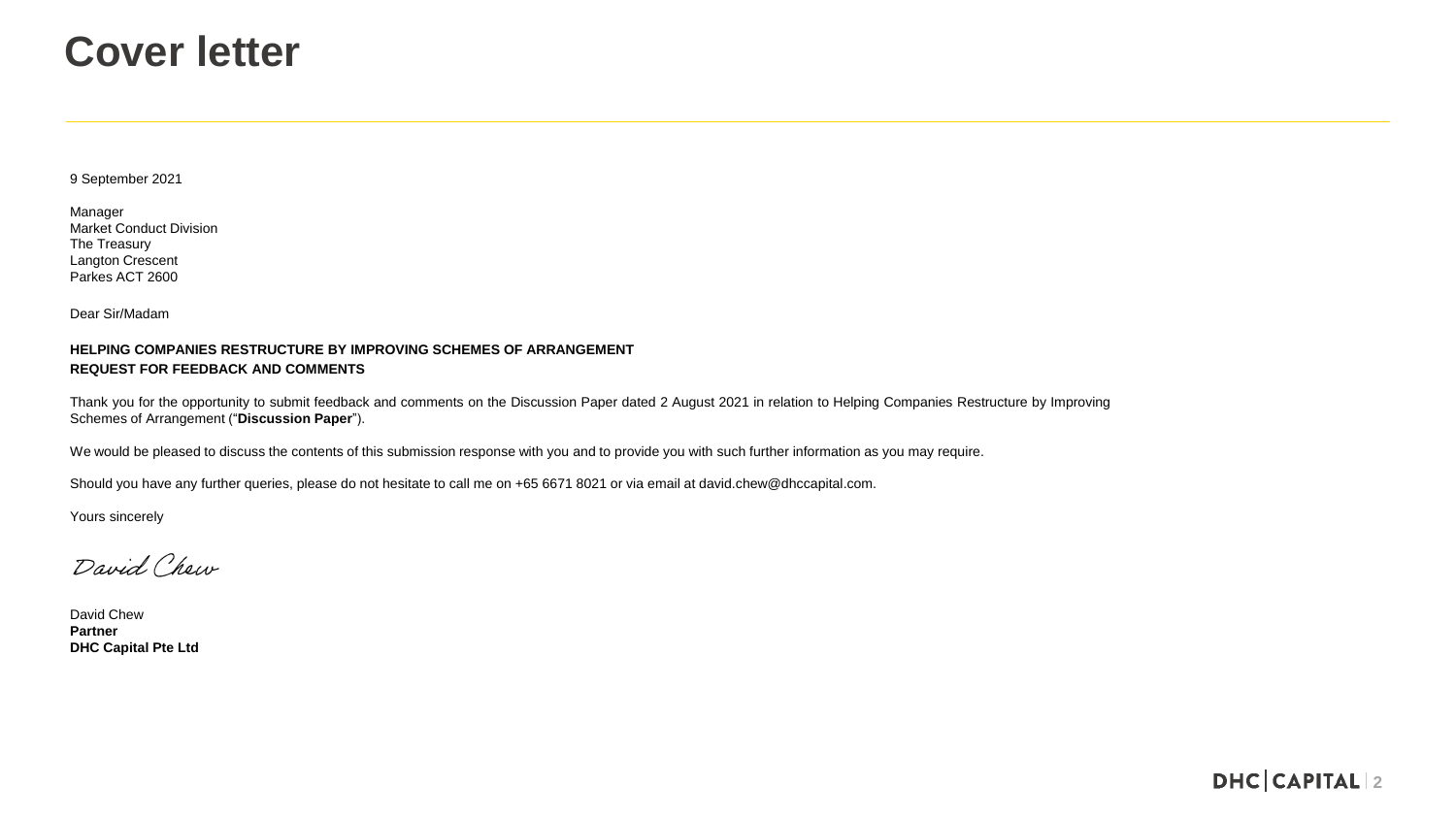#### **Contents**

- Background information on submission provider  $\blacktriangleright$
- Response to issues raised in the Discussion Paper  $\blacktriangleright$
- Appendices:  $\blacktriangleright$ 
	- Appendix 1 Evolution of super priority rescue financing in Singapore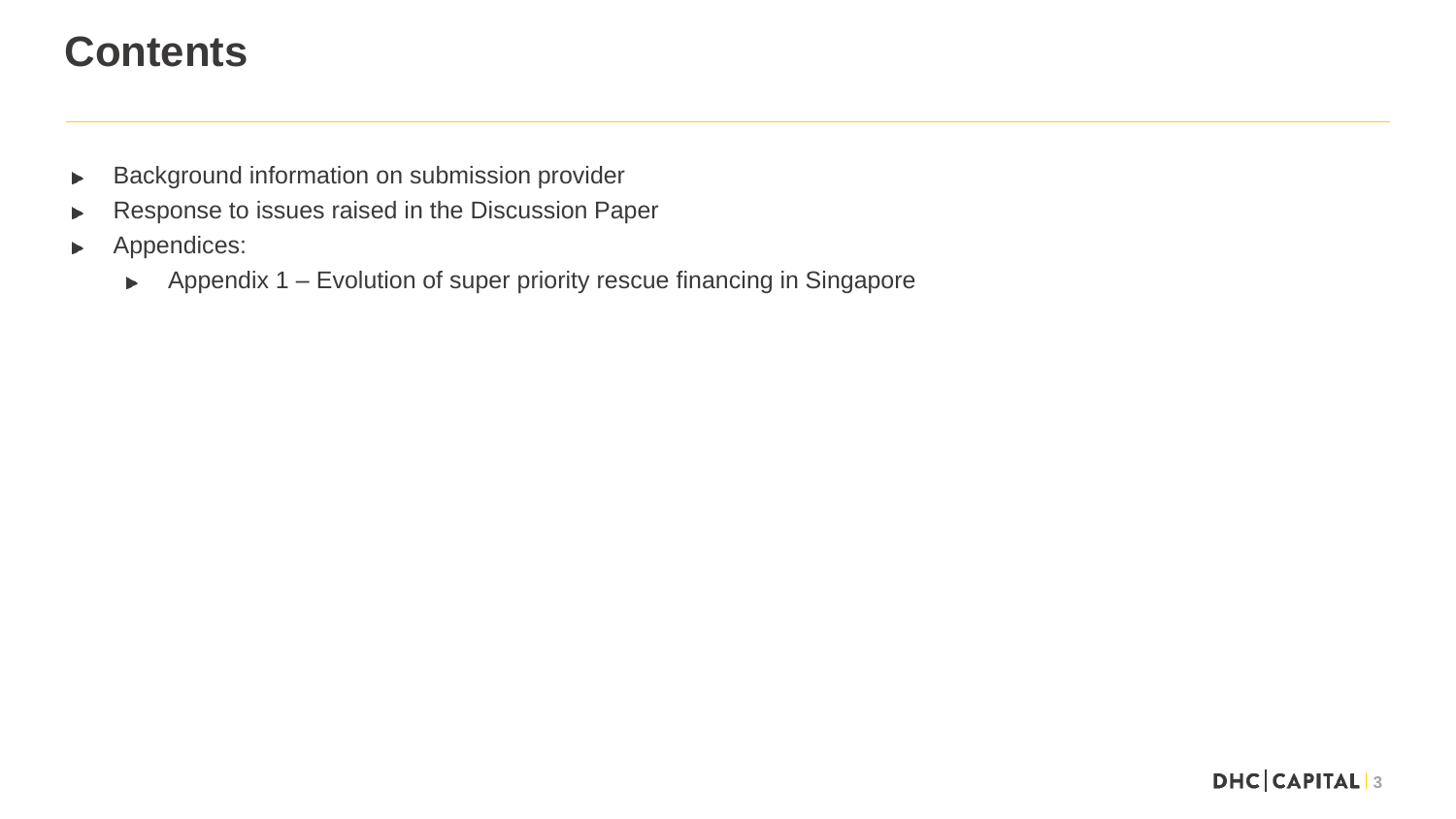# **Background information on submission provider**

#### **Profile of DHC Capital Pte Ltd**

| <b>Key</b><br><b>information</b> | <b>DHC Capital Pte Ltd</b><br>$\blacktriangleright$<br>80 Raffles Place, #43-01 UOB Plaza 1, Singapore 048624<br>$\blacktriangleright$<br>Year established: 2017<br>▶<br>Website: www.dhccapital.com<br>▶                                                                                                                                                                                                                                                                                                                                                                                                                                    |
|----------------------------------|----------------------------------------------------------------------------------------------------------------------------------------------------------------------------------------------------------------------------------------------------------------------------------------------------------------------------------------------------------------------------------------------------------------------------------------------------------------------------------------------------------------------------------------------------------------------------------------------------------------------------------------------|
| <b>Business</b><br>overview      | We are an investment banking and financial advisory firm<br>$\blacktriangleright$<br>specialising in solving critical business challenges due to<br>liquidity pressures or financial stress and distress                                                                                                                                                                                                                                                                                                                                                                                                                                     |
|                                  | We provide independent and conflict-free advice on financial<br>$\blacktriangleright$<br>and operational restructuring to corporates, creditors,<br>investors and other stakeholders, both in and out of Court. We<br>advise clients on structuring and executing bespoke capital<br>raising and accelerated M&A transactions to meet short term<br>liquidity requirements, raise capital to unlock shareholder<br>value or meet growth objectives. We further provide directors<br>or executives into corporates involved in a restructuring<br>process or on behalf of creditors and investors to monitor and<br>protect their investments |
|                                  | We are incorporated in Singapore and have lodged with the<br>▶<br>Monetary Authority of Singapore (MAS) as an exempt person<br>providing corporate finance advisory services                                                                                                                                                                                                                                                                                                                                                                                                                                                                 |
|                                  | We are based in Singapore and focus on the Asia Pacific<br>▶<br>region                                                                                                                                                                                                                                                                                                                                                                                                                                                                                                                                                                       |

#### **Profile of Submitter**

| <b>Name</b>                                                 | David Chew                                                                                                                                                                                                                                                                                                                                                                                                                                                                                                                                                                                                                                                |
|-------------------------------------------------------------|-----------------------------------------------------------------------------------------------------------------------------------------------------------------------------------------------------------------------------------------------------------------------------------------------------------------------------------------------------------------------------------------------------------------------------------------------------------------------------------------------------------------------------------------------------------------------------------------------------------------------------------------------------------|
| <b>Title</b>                                                | Partner                                                                                                                                                                                                                                                                                                                                                                                                                                                                                                                                                                                                                                                   |
| <b>Experience</b>                                           | 25 years experience in restructuring, turnaround and special<br>▶<br>situations having worked as an advisor with DHC Capital<br>(Singapore), Ernst & Young (Singapore and HK) and Arthur<br>Andersen (Sydney), investment banker with Morgan Stanley<br>(HK), in senior management as a CRO, CFO and interim CFO<br>and Board member to distressed companies                                                                                                                                                                                                                                                                                              |
| <b>Professional</b><br>memberships<br>and<br>qualifications | Member – Institute of Singapore Chartered Accountants<br>▶<br>Member – Hong Kong Institute of Certified Public Accountants<br>▶<br>Member – Chartered Accountants Australia and New Zealand<br>Vice Chair - Chartered Accountants Australia and New<br>$\blacktriangleright$<br>Zealand Singapore Overseas Regional Council<br>Awarded Hong Kong Institute of Certified Public Accountants<br>Specialist Designation in Insolvency<br>Licensed Insolvency Practitioner - Singapore<br>ь<br>Ministry of Law Singapore - Panel of Restructuring Advisors<br>to support Simplified Debt Restructuring Programme under<br>the Simplified Insolvency Programme |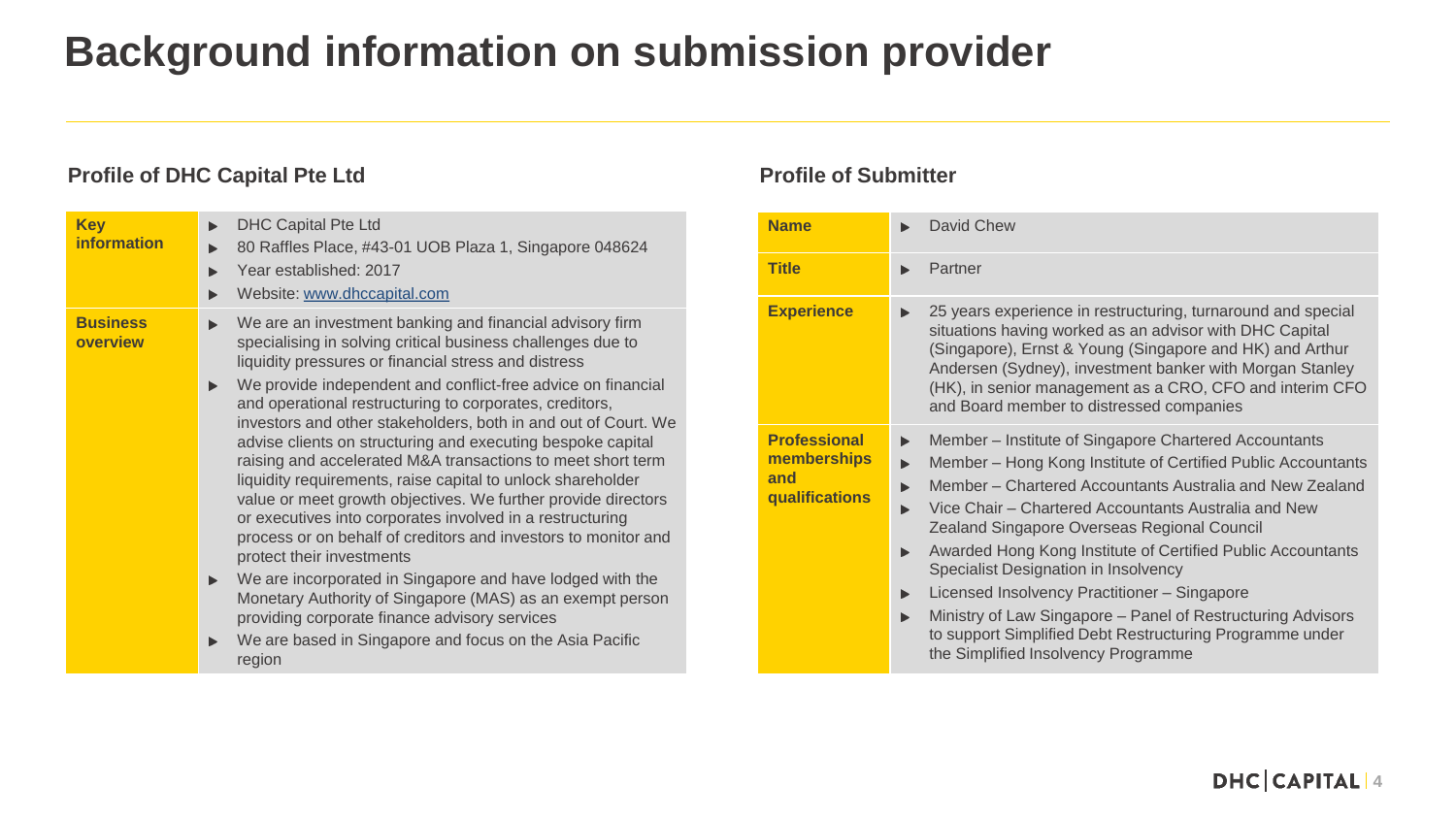| No. | <b>Question</b>                                                                                                                                                                                                                             | <b>Comments</b>                                                                                                                                                                                                                                                                                                                                                                                                                                                                                                                                                                                                                                                                                                                                                                                                                                                                                                                                                                                                                                                                                                                                                                                                                                                                                                                                                                                                                                                                                                                                                                                                                                                                                                                                                                                                                                                                                                                                                                                                                                                                                                                                                                                                                                                                                                                                                                                                                                                                                                                                                                                                                                   |
|-----|---------------------------------------------------------------------------------------------------------------------------------------------------------------------------------------------------------------------------------------------|---------------------------------------------------------------------------------------------------------------------------------------------------------------------------------------------------------------------------------------------------------------------------------------------------------------------------------------------------------------------------------------------------------------------------------------------------------------------------------------------------------------------------------------------------------------------------------------------------------------------------------------------------------------------------------------------------------------------------------------------------------------------------------------------------------------------------------------------------------------------------------------------------------------------------------------------------------------------------------------------------------------------------------------------------------------------------------------------------------------------------------------------------------------------------------------------------------------------------------------------------------------------------------------------------------------------------------------------------------------------------------------------------------------------------------------------------------------------------------------------------------------------------------------------------------------------------------------------------------------------------------------------------------------------------------------------------------------------------------------------------------------------------------------------------------------------------------------------------------------------------------------------------------------------------------------------------------------------------------------------------------------------------------------------------------------------------------------------------------------------------------------------------------------------------------------------------------------------------------------------------------------------------------------------------------------------------------------------------------------------------------------------------------------------------------------------------------------------------------------------------------------------------------------------------------------------------------------------------------------------------------------------------|
| 1.  | Should an automatic<br>moratorium apply from<br>the time that a Company<br>proposes a scheme of<br>arrangement? Should<br>the automatic<br>moratorium apply to<br>debt incurred by the<br>Company in the<br>automatic moratorium<br>period? | <b>Response:</b><br>We provide our responses based on our experience in Singapore following the introduction of major reforms to the debt restructuring regime<br>Ы<br>in the Companies (Amendment) Act 2017 ("CAA"), which came into effect on 23 May 2017 and was incorporated into the Insolvency,<br>Restructuring and Dissolution Act 2018 ("IRDA"), which came into effect on 30 July 2020. The automatic moratorium was introduced together<br>with other features (including, amongst others, super priority rescue financing, cross class cram down and pre-pack schemes) to support<br>debtor-in-possession "lite" led restructurings through a "turbo charged" scheme of arrangement regime<br>IRDA provides that upon application for a moratorium and where a debtor company proposes, or intends to propose, a scheme of<br>$\blacktriangleright$<br>arrangement the Court, there is an automatic moratorium period starting on the date on which the application is made and ending on the<br>earlier of a date that is 30 days after the application date or the date on which the application is decided by the Court<br>IRDA does not provide for the moratorium to apply to debt incurred by the debtor company in the automatic moratorium period<br><b>Key observations:</b><br>Breathing room: The automatic moratorium augmented the limited moratorium provisions contained in Section 210(10) of the Companies Act<br>and has proven to be a game changing tool for restructuring in Singapore <sup>1</sup> . A debtor led process overseen by the Court under a scheme of<br>arrangement process is now seen as the primary path taken by companies in Singapore to restructure, except in cases where there is fraud or<br>mismanagement. The benefits of the automatic moratorium include:<br>Stabilises the situation and avoids "a race to the Court" situation where individual creditors rush to enforce debt or seek to "get ahead"<br>of other creditors<br>Provides essential breathing room to companies when there is a burning platform with looming debt maturities / interest payments and<br>overdue trade payables to formulate a plan, engage with new capital providers and key creditors and garner support<br>Intention to propose: Under IRDA, the debtor company does not have to propose a scheme at the time of the application to trigger the<br>$\blacktriangleright$<br>automatic moratorium period. It is enough for the debtor company to intend to propose a scheme to trigger the start of the automatic<br>moratorium period of 30 days (subject to the information requirements below) |

#### *Notes:*

*1. The Section 210(10) moratorium provision meant that a debtor company had to prepare a scheme proposal, make an application for leave*  to convene a creditors meeting and concurrently apply for a moratorium. In practise, there often is not the time window available given the liquidity situation to line up these tasks and the moratorium is needed precisely for this reason to give the company breathing room to put *forward a proposal to its creditors and garner support*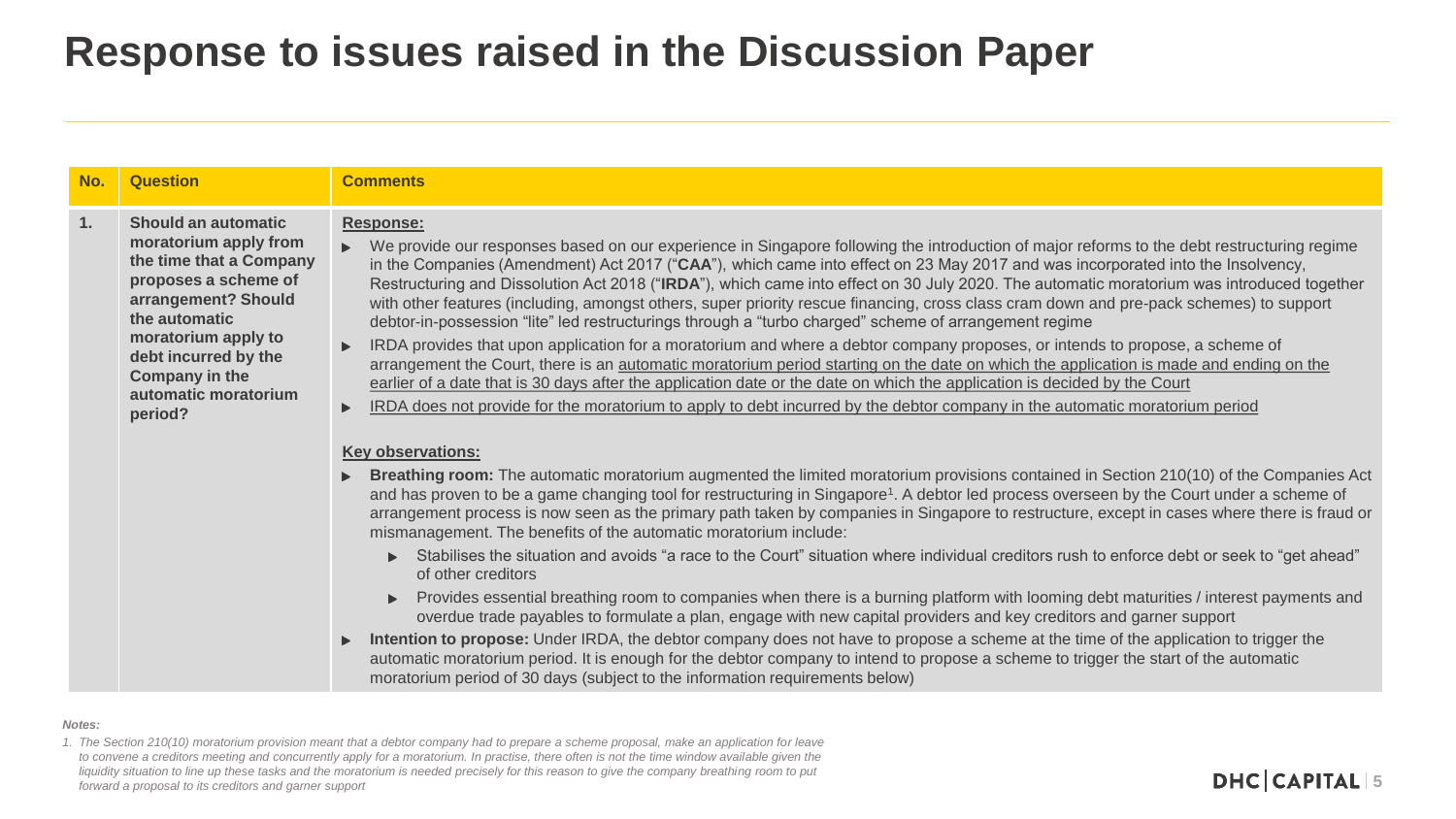| No. | <b>Question</b>                                                                                                                                                                                                                                                          | <b>Comments</b>                                                                                                                                                                                                                                                                                                                                                                                                                                                                                                                                                                                                                                                                                                                                                                                                                                                                                                                                                                                                                                                                                                                                                                                                                                                                                                                                                                                                                                                                                                                                                                                                                                                                                                                                                                                                                                                                                                                                                                                                                                                                                                                                                                                                                                                                                                                                                                                                                                                                                                                    |
|-----|--------------------------------------------------------------------------------------------------------------------------------------------------------------------------------------------------------------------------------------------------------------------------|------------------------------------------------------------------------------------------------------------------------------------------------------------------------------------------------------------------------------------------------------------------------------------------------------------------------------------------------------------------------------------------------------------------------------------------------------------------------------------------------------------------------------------------------------------------------------------------------------------------------------------------------------------------------------------------------------------------------------------------------------------------------------------------------------------------------------------------------------------------------------------------------------------------------------------------------------------------------------------------------------------------------------------------------------------------------------------------------------------------------------------------------------------------------------------------------------------------------------------------------------------------------------------------------------------------------------------------------------------------------------------------------------------------------------------------------------------------------------------------------------------------------------------------------------------------------------------------------------------------------------------------------------------------------------------------------------------------------------------------------------------------------------------------------------------------------------------------------------------------------------------------------------------------------------------------------------------------------------------------------------------------------------------------------------------------------------------------------------------------------------------------------------------------------------------------------------------------------------------------------------------------------------------------------------------------------------------------------------------------------------------------------------------------------------------------------------------------------------------------------------------------------------------|
| 1.  | <b>Should an automatic</b><br>moratorium apply from<br>the time that a Company<br>proposes a scheme of<br>arrangement? Should<br>the automatic<br>moratorium apply to<br>debt incurred by the<br><b>Company in the</b><br>automatic moratorium<br>period?<br>(Continued) | Enhanced moratorium: Under IRDA, the moratorium order may (i) be granted by the Court with respect to a holding or subsidiary company<br>$\blacktriangleright$<br>of the debtor company and (ii) at the Court's discretion, the moratorium order may be expressed to apply outside of Singapore (similar in<br>concept to the "world-wide" stay provided for under Chapter 11). These enhanced concepts may also wish to be considered as they have<br>utility in stabilising "groups of companies" and in cross-border situations where there are significant assets in other jurisdictions<br>Extension of moratorium: Upon the initial application being heard, the Court has the power to grant a longer moratorium as may be<br>$\blacktriangleright$<br>appropriate in the circumstances, which would give the debtor company time to properly formulate the scheme and garner support from<br>creditors<br>Risk of abuse: The Court has a significant role to play to oversee that a debtor company does not abuse the moratorium and stall for time.<br>The provision of information is an important step in this direction (though creditors typically will feel that more information should be provided)<br>Under IRDA, the debtor company must provide specific information to the Court in support of the application:<br>Evidence of support from the debtor company's creditors<br>Explanation of how such support would be important for the success of the proposed scheme<br>Where the debtor company has not proposed the scheme, a brief description of the intended scheme, containing sufficient particulars<br>to enable the Court to assess whether the intended scheme is feasible and merits consideration<br>List of every secured creditor<br>List of all unsecured creditors who are not related to the debtor company (or top 20 if more than 20 unsecured creditors)<br>The debtor company is also required to submit to the Court information on:<br>▶<br>Valuation report of key assets<br>Disclosure on disposals of assets<br>Periodic financial reports<br>Forecasts on profitability and cash flow<br>There have also been instances where a monitoring accountant or Chief Restructuring Officer (or similar) have been appointed to oversee the<br>$\blacktriangleright$<br>restructuring process, asset sales and use of cash for debtor companies that are operating under the moratorium to provide additional support<br>to the debtor company and safeguards to creditors <sup>1</sup> |

*1. By way of example, DHC Capital has been engaged to act in an interim management role for a Singapore listed company that had received Court approval for the moratorium*

*Notes:*

#### **DHC CAPITAL 6**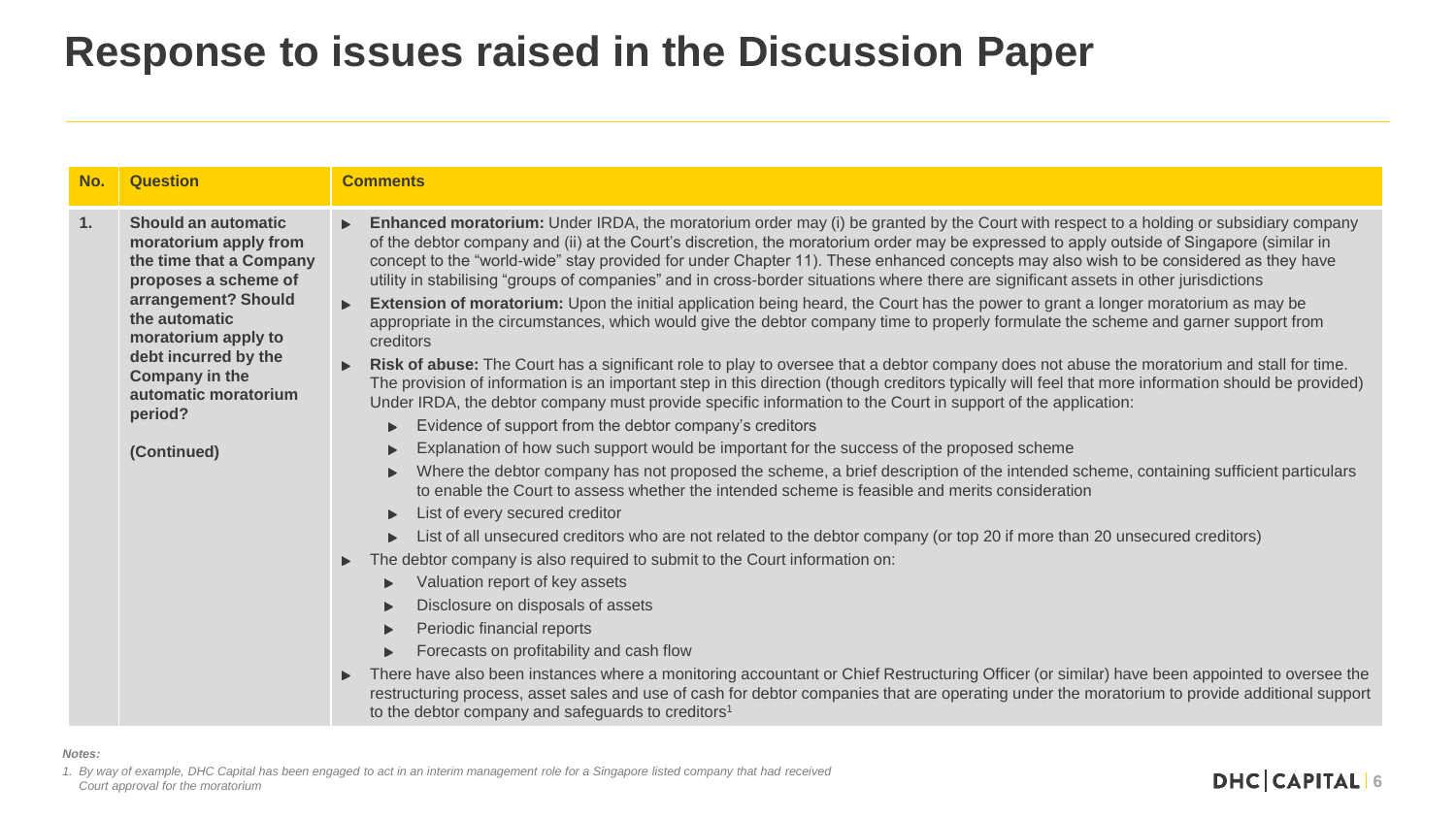| No. | <b>Question</b>                                                                                                                                                                                                                                                                                                                                                               | <b>Comments</b>                                                                                                                                                                                                                                                                                                                                                                                                                                                                                                                                                                                                                                                                                                                                                                                                                                                                                                                                                                                                                                                                                                                                                                                                                                                                                                                                                                                                                                                                                                                                                                                                                                |
|-----|-------------------------------------------------------------------------------------------------------------------------------------------------------------------------------------------------------------------------------------------------------------------------------------------------------------------------------------------------------------------------------|------------------------------------------------------------------------------------------------------------------------------------------------------------------------------------------------------------------------------------------------------------------------------------------------------------------------------------------------------------------------------------------------------------------------------------------------------------------------------------------------------------------------------------------------------------------------------------------------------------------------------------------------------------------------------------------------------------------------------------------------------------------------------------------------------------------------------------------------------------------------------------------------------------------------------------------------------------------------------------------------------------------------------------------------------------------------------------------------------------------------------------------------------------------------------------------------------------------------------------------------------------------------------------------------------------------------------------------------------------------------------------------------------------------------------------------------------------------------------------------------------------------------------------------------------------------------------------------------------------------------------------------------|
| 1.  | <b>Should an automatic</b><br>moratorium apply from<br>the time that a Company<br>proposes a scheme of<br>arrangement? Should<br>the automatic<br>moratorium apply to<br>debt incurred by the<br><b>Company in the</b><br>automatic moratorium<br>period?<br>(Continued)                                                                                                      | Debtor in possession "lite" model: IRDA enhances the tools available for debtor companies, whilst retaining the flexibility and speed that<br>has made schemes popular in many jurisdictions. Many Asian businesses are family owned and the key family members are integral to the<br>business operations holding relationships with customers, suppliers and industry players. A debtor in possession "lite" model provides an<br>incentive to seek the assistance of a restructuring process, whilst continuing in a management role to formulate the plan and running the<br>business operations. In Singapore, creditor led processes such as Judicial Management (like Voluntary Administration in Australia), where an<br>independent professional takes control typically leads to a managed wind down/closure or liquidation and rarely a balance sheet restructure<br>and/or survival of the company and saving of jobs and is often seen as value destructive and costly in terms of fees to professionals<br>Failed schemes: In Singapore, where a scheme has not even reached the voting stage and creditors have indicated that they do not support<br>the intention of a scheme and the moratorium has lapsed or is about to lapse, the situation would result in the debtor company being placed<br>into Judicial Management or liquidation. This can be initiated by the debtor company voluntarily or upon a petition by creditors. In certain<br>situations, debtor companies have sought the Court's approval to repropose an amended scheme of arrangement when the initial vote did not<br>reach the required thresholds |
| 2.  | <b>Would the moratorium</b><br>applied during voluntary<br>administration be a<br>suitable model on which<br>to base an automatic<br>moratorium applied<br>during a scheme of<br>arrangement? Are any<br>adjustments to this<br>regime required to<br>account for the scheme<br>context? Should the<br>Court be granted the<br>power to modify or vary<br>the automatic stay? | <b>Response:</b><br>• We are not familiar in relation to the Voluntary Administration regime                                                                                                                                                                                                                                                                                                                                                                                                                                                                                                                                                                                                                                                                                                                                                                                                                                                                                                                                                                                                                                                                                                                                                                                                                                                                                                                                                                                                                                                                                                                                                   |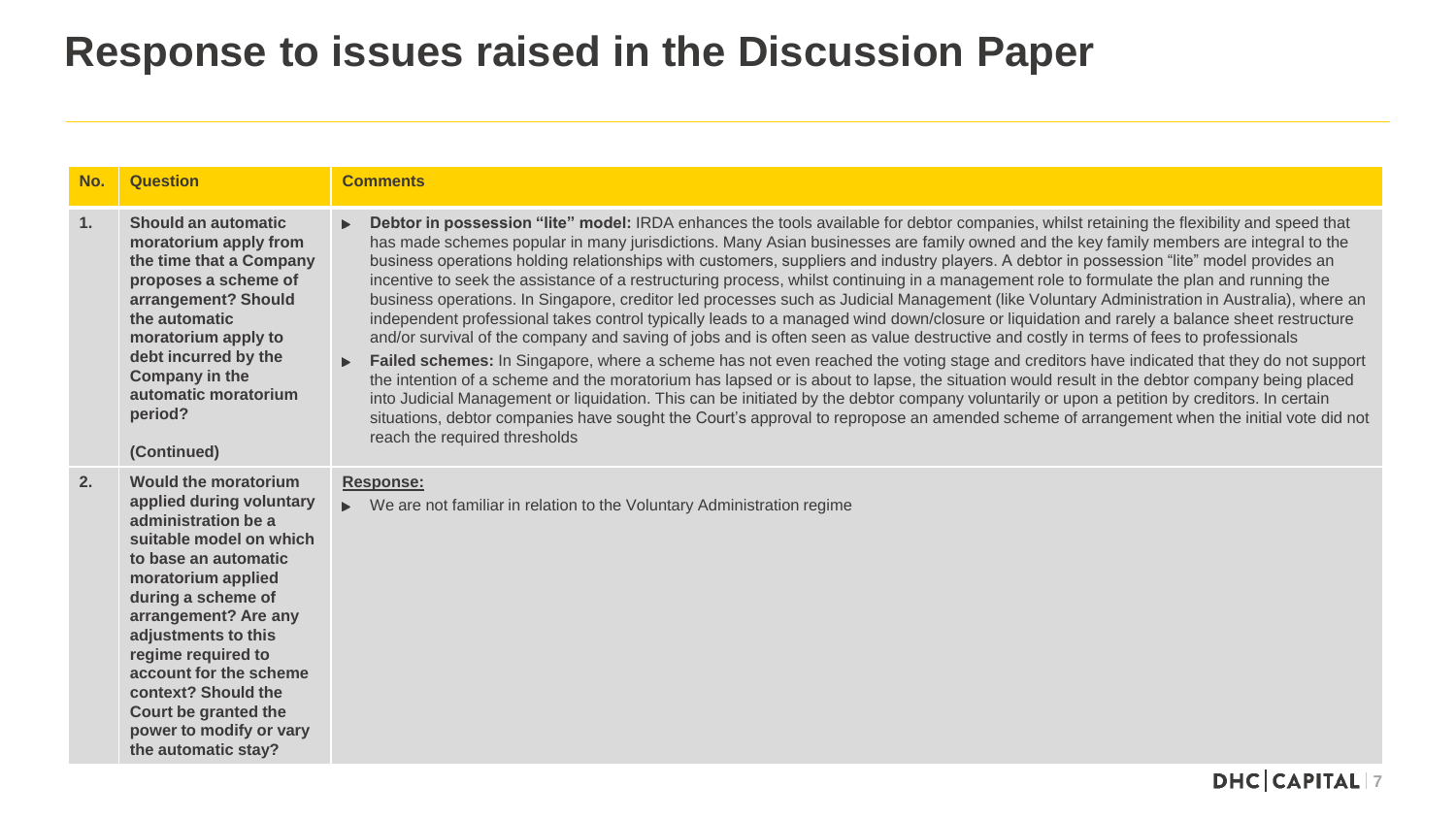| No. | <b>Question</b>                                                                                                                                                                                                   | <b>Comments</b>                                                                                                                                                                                                                                                                                                                                                                                                                                                                                                                                                                                                                                                                                                                                                                                                                                                                                                                                                                                                                                                                                                                                                                                                                                                                                                                                                                                                                                                                                                                                                                  |
|-----|-------------------------------------------------------------------------------------------------------------------------------------------------------------------------------------------------------------------|----------------------------------------------------------------------------------------------------------------------------------------------------------------------------------------------------------------------------------------------------------------------------------------------------------------------------------------------------------------------------------------------------------------------------------------------------------------------------------------------------------------------------------------------------------------------------------------------------------------------------------------------------------------------------------------------------------------------------------------------------------------------------------------------------------------------------------------------------------------------------------------------------------------------------------------------------------------------------------------------------------------------------------------------------------------------------------------------------------------------------------------------------------------------------------------------------------------------------------------------------------------------------------------------------------------------------------------------------------------------------------------------------------------------------------------------------------------------------------------------------------------------------------------------------------------------------------|
| 3.  | When should the<br>automatic moratorium<br>commence and<br>terminate? Are<br>complementary<br>measures (for example,<br>further requirements to<br>notify creditors)<br>necessary to support its<br>commencement? | <b>Response:</b><br>► IRDA provides that upon application for a moratorium and where a debtor company proposes, or intends to propose, a scheme of<br>arrangement the Court, there is an automatic moratorium period starting on the date on which the application is made and ending on the<br>earlier of a date that is 30 days after the application date or the date on which the application is decided by the Court<br>IRDA provides that where an application for a moratorium is made, the debtor company must publish notice of the application in the<br>$\blacktriangleright$<br>Government Gazette and in at least one English language local daily newspaper, send a copy of the notice to the Registrar of Companies and<br>send a notice of the application to each creditor meant to be bound by the intended scheme and who is known to the company<br>IRDA also provides that certain information be provided to the Court (refer to Question 1)<br>$\blacktriangleright$<br><b>Key observations:</b><br>In the cases we have been involved in, we have seen schemes completed in 4 months to 2 years from the date of application for the<br>$\blacktriangleright$<br>moratorium<br>Extensions to the moratorium require creditor support<br>$\blacktriangleright$<br>Extensions can be supported where there are statutory requirements to be completed (e.g. stock exchange procedures for approval and<br>$\blacktriangleright$<br>listing of new shares, IFA opinion, whitewash waiver, shareholder approvals at EGM and issuance of shares to creditors) |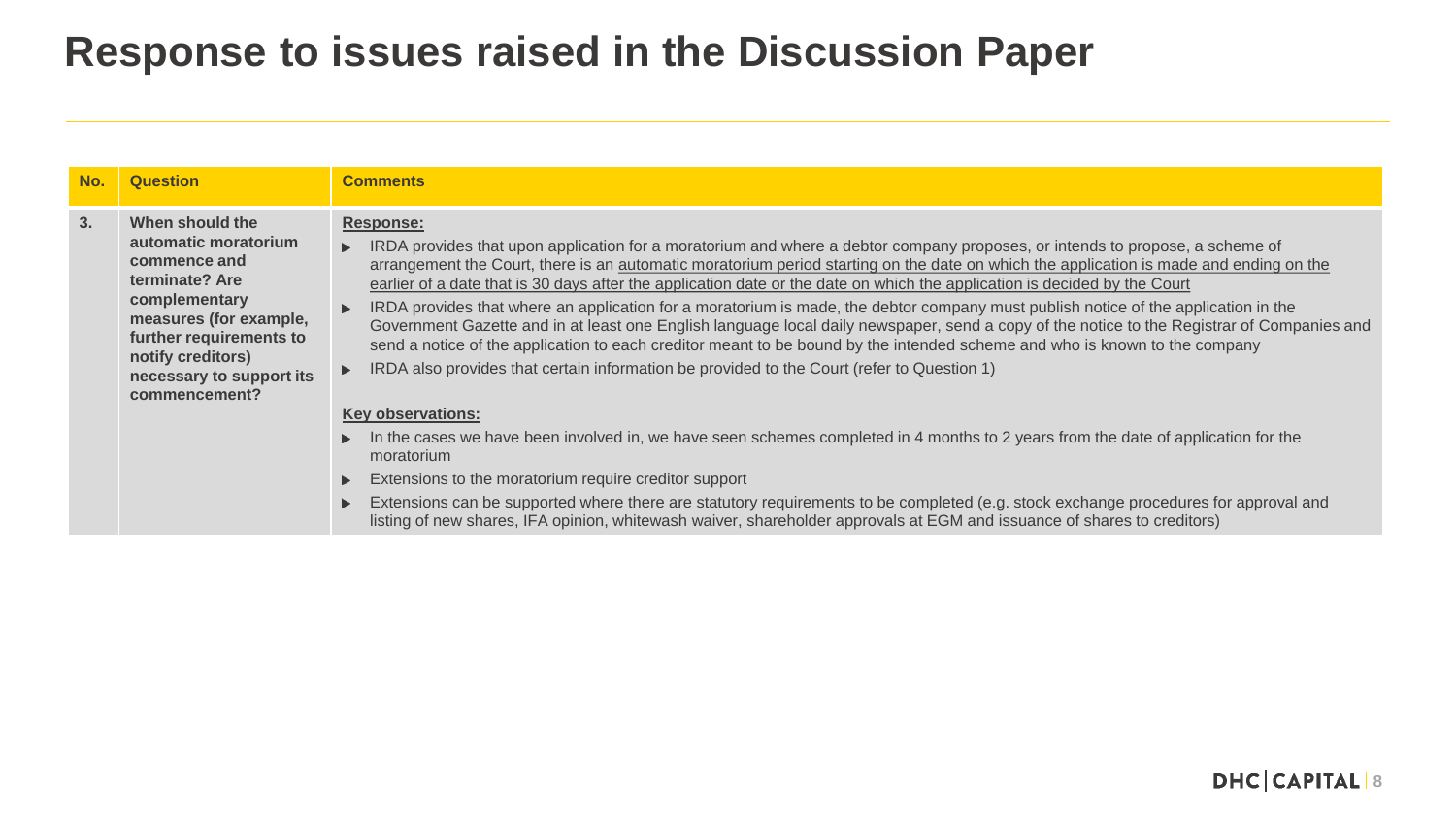| No. | <b>Question</b>                                                                                                                          | <b>Comments</b>                                                                                                                                                                                                                                                                                                                                                                                                                                                                                                                                                                                                                   |
|-----|------------------------------------------------------------------------------------------------------------------------------------------|-----------------------------------------------------------------------------------------------------------------------------------------------------------------------------------------------------------------------------------------------------------------------------------------------------------------------------------------------------------------------------------------------------------------------------------------------------------------------------------------------------------------------------------------------------------------------------------------------------------------------------------|
| 4.  | How long should the<br>automatic moratorium<br>last? Should its<br>continued application be<br>reviewed by the Court at<br>each hearing? | <b>Response:</b><br>IRDA provides for an automatic moratorium of approximately 30 days<br>$\blacktriangleright$<br>Moratorium extensions are approved by the Court. Affidavits are filed ahead of a Court hearing to provide an update on latest developments<br>for the Court to make an informed judgement on the feasibility of a scheme and level of creditor support. Opposing creditors are able to attend<br>and submit affidavits                                                                                                                                                                                         |
|     |                                                                                                                                          | <b>Key observations:</b><br>In the event the Court approves an extension after the automatic moratorium period, the typical period of extension by the Court is 6 months.<br>▶<br>Recent cases have been for 3 to 6 months. Where the moratorium has extended for a lengthy period of time, 1 to 2 months extension is not<br>uncommon<br>The Court also has a significant role to play to oversee the amount of time for any further extension of the moratorium as previous cases have<br>$\blacktriangleright$<br>shown that continual extensions with no firm proposal erodes value and incurs significant professional costs |
| 5.  | <b>Are additional</b><br>protections against<br>liability for insolvent<br>trading required to<br>support any automatic<br>moratorium?   | Response:<br>IRDA does not provide any additional legislation on this<br>$\blacktriangleright$<br><b>Key observations:</b><br>Directors should be afforded protection if debtor companies trade on throughout the moratorium period and any extensions<br>$\blacktriangleright$                                                                                                                                                                                                                                                                                                                                                   |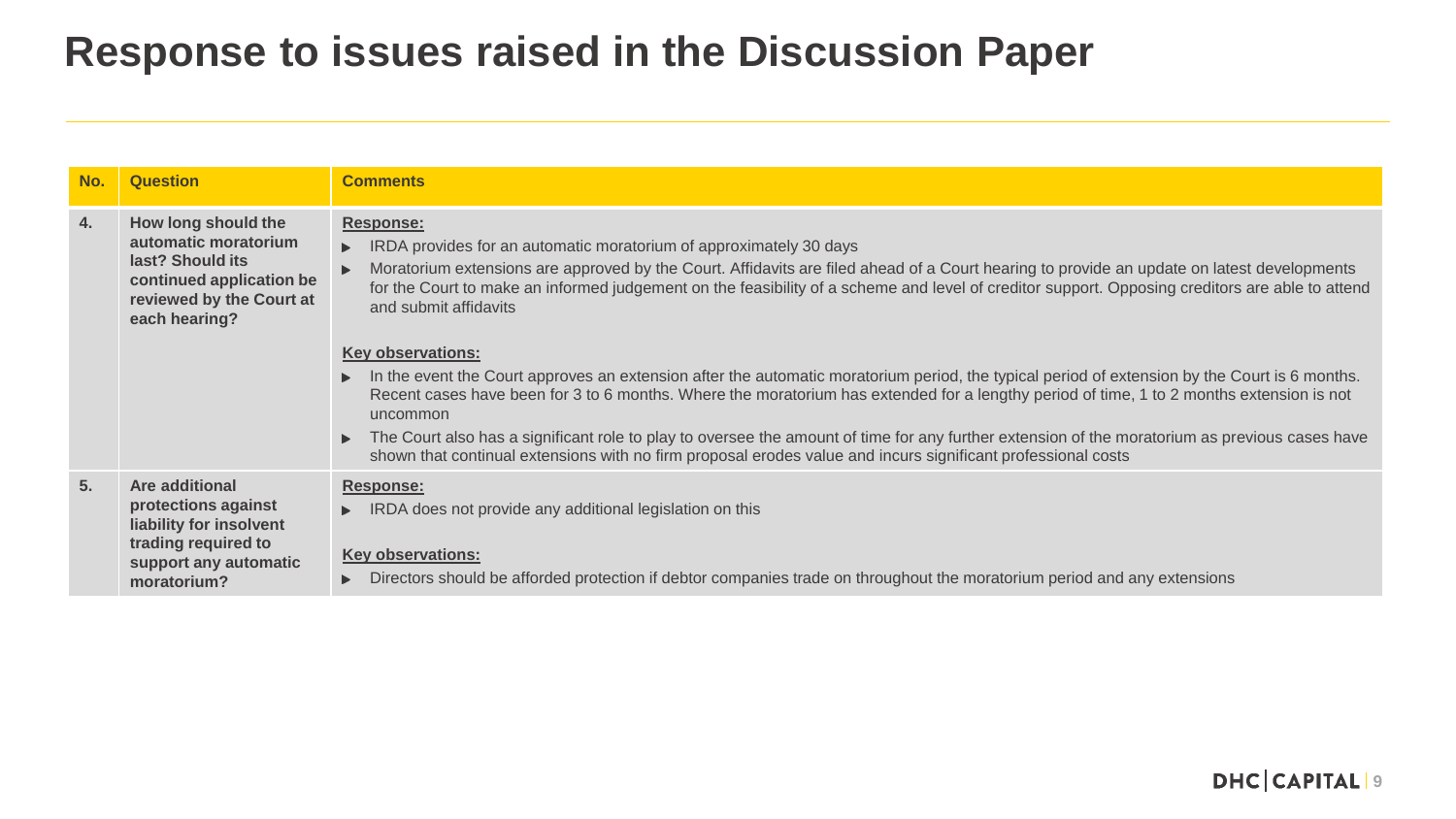| No. | <b>Question</b>                                                                                                                                                                                                             | <b>Comments</b>                                                                                                                                                                                                                                                                                                                                           |
|-----|-----------------------------------------------------------------------------------------------------------------------------------------------------------------------------------------------------------------------------|-----------------------------------------------------------------------------------------------------------------------------------------------------------------------------------------------------------------------------------------------------------------------------------------------------------------------------------------------------------|
| 6.  | What, if any, additional<br>safeguards should be<br>introduced to protect<br>creditors who extend<br>credit to the Company<br>during the automatic<br>moratorium period?                                                    | <b>Response:</b><br>The introduction of Debtor-in-Possession financing to financiers who extend credit during the moratorium and restructuring period should be<br>$\blacktriangleright$<br>considered to promote a rescue culture, maximise value for creditors and to save jobs<br>Refer to Question 9 for further information<br>$\blacktriangleright$ |
| 7.  | <b>Should the insolvency</b><br>practitioners assisting<br>the Company with the<br>scheme of arrangement<br>be permitted to act as<br>the Voluntary<br><b>Administrators of the</b><br><b>Company on scheme</b><br>failure? | Response:<br>• We take no position as we are not licensed in Australia                                                                                                                                                                                                                                                                                    |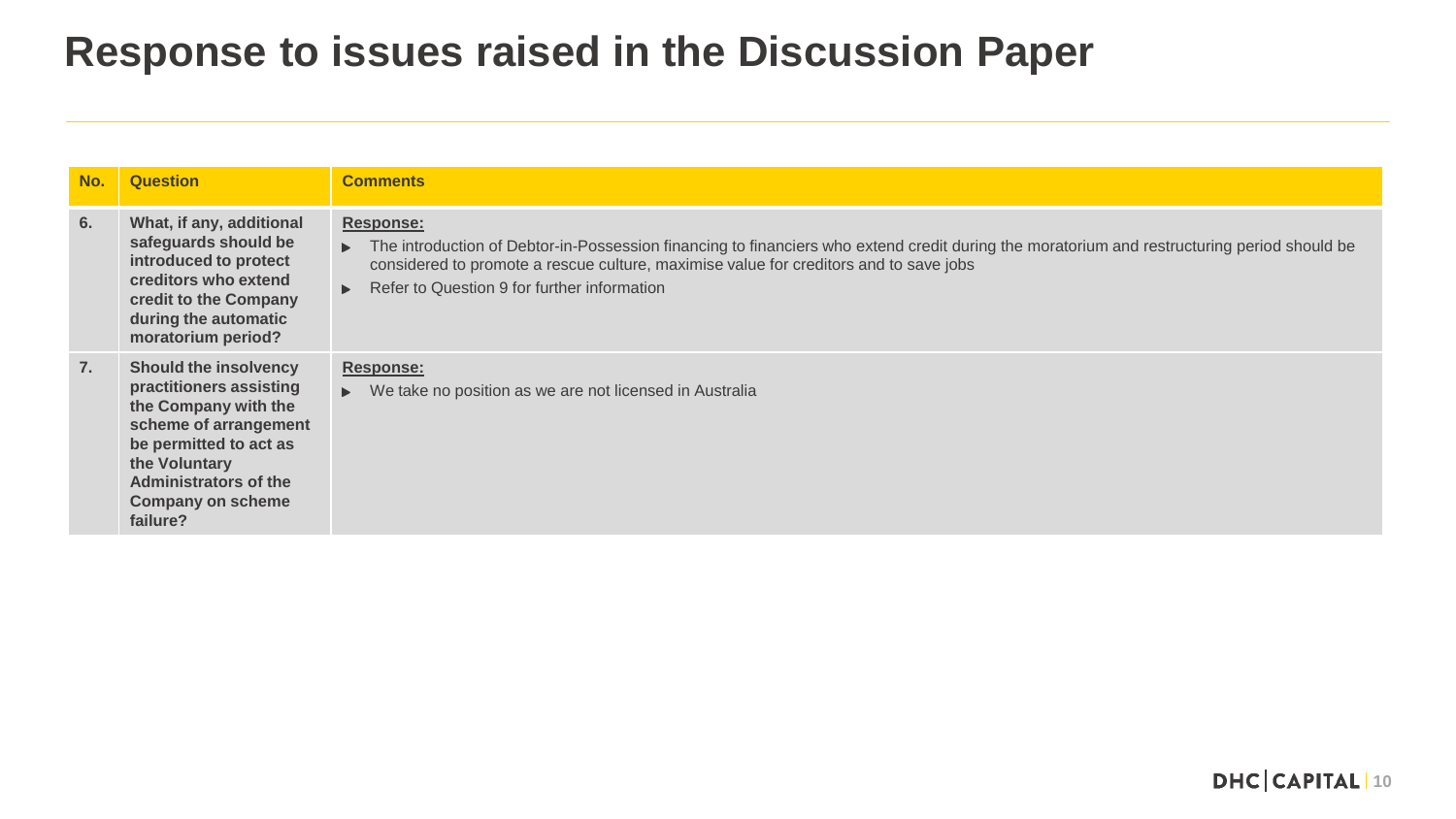| No. | <b>Question</b>                                                                                                                     | <b>Comments</b>                                                                                                                                                                                                                                                                                                                                                                                                                                                                                                                                                                                                                                                                                                                                                                                                                                                                                                                                                                                                                                                           |
|-----|-------------------------------------------------------------------------------------------------------------------------------------|---------------------------------------------------------------------------------------------------------------------------------------------------------------------------------------------------------------------------------------------------------------------------------------------------------------------------------------------------------------------------------------------------------------------------------------------------------------------------------------------------------------------------------------------------------------------------------------------------------------------------------------------------------------------------------------------------------------------------------------------------------------------------------------------------------------------------------------------------------------------------------------------------------------------------------------------------------------------------------------------------------------------------------------------------------------------------|
| 8.  | Is the current threshold<br>for creditor approval of a<br>scheme appropriate? If<br>not, what would be an<br>appropriate threshold? | Response:<br>Under IRDA, the voting thresholds require a majority in number and at least 75 per cent by value of creditors (or creditors of each class)<br>present and voting (in person or proxy). This is consistent with schemes in Australia and the United Kingdom<br>We would suggest to consider a lower voting threshold requiring a majority in number and at least two-thirds per cent by value of creditors (or<br>creditors of each class) present and voting (in person or proxy). The lower threshold promotes a rescue culture and saving companies as<br>going concerns as this maximises value for all stakeholders and saves jobs for employees<br><b>Key observations:</b><br>The lower approval threshold aligns with the approval thresholds required for schemes of arrangement passed under the Simplified Debt<br>$\blacktriangleright$<br>Restructuring Programme under the Simplified Insolvency Programme in Singapore <sup>1</sup>                                                                                                            |
| 9.  | Should rescue, or<br>'debtor-in-possession',<br>finance be considered in<br>the Australian creditors'<br>scheme context?            | Response:<br>Access to liquidity to fund operations, salaries and suppliers is vital to a company to continue as a going concern. Legislation that provides<br>additional tools for financially distressed companies to access new working capital in order to continue business operations during a<br>moratorium period and provide essential breathing room to engage with creditors on a restructuring proposal is a key element in promoting a<br>rescue culture and saving jobs<br><b>Key observations:</b><br>The concept of super priority was adapted from the US Bankruptcy Court and introduced in the CAA and incorporated into the IRDA<br>$\blacktriangleright$<br>IRDA provides four levels of super priority ranging from being treated as part of the costs and expenses of the winding up (lowest level of<br>ь<br>priority) to secured by a security interest on property subject to an existing security interest, of the same priority as or higher priority than that<br>existing security interest, known as "priming" (highest level of priority) |

#### *Notes:*

*1. DHC Capital has been selected by the Ministry of Law Singapore to be on the Panel of Restructuring Advisors to support companies undergoing debt restructuring under the Simplified Insolvency Programme. Please refer to the following link for further information on the Simplified Debt Restructuring Programme: https://www.dhccapital.com/media-page/2021/2/3/dhc-capital-selected-by-the-ministry-of-law-to[be-on-the-panel-of-restructuring-advisors-to-support-companies-undergoing-debt-restructuring-under-the-simplified-insolvency-programme](https://www.dhccapital.com/media-page/2021/2/3/dhc-capital-selected-by-the-ministry-of-law-to-be-on-the-panel-of-restructuring-advisors-to-support-companies-undergoing-debt-restructuring-under-the-simplified-insolvency-programme)*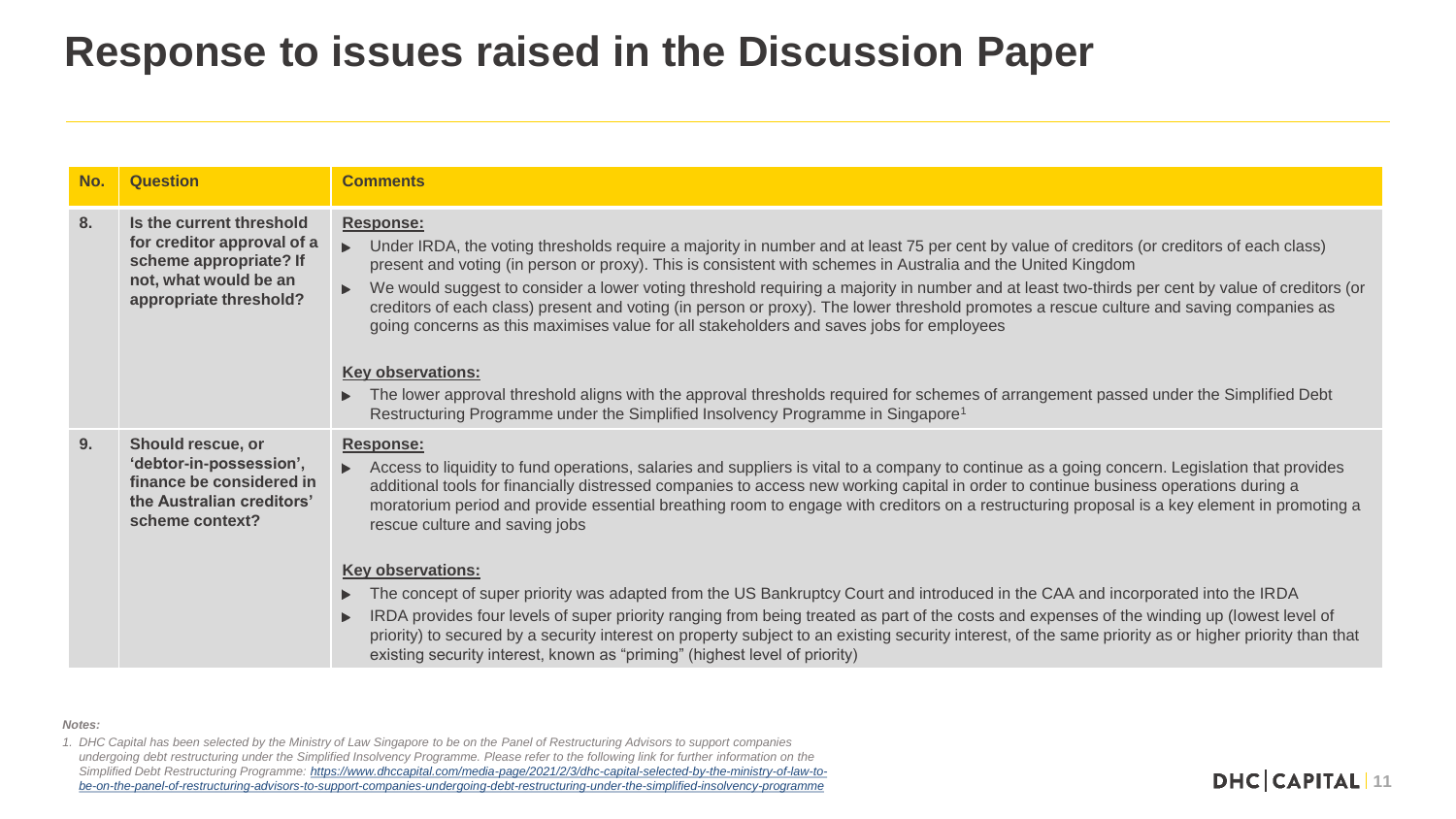| No.             | <b>Question</b>                                                                                                                         | <b>Comments</b>                                                                                                                                                                                                                                                                                                                                                                                                                                                                                                                                                                                                                                                                                                                                                                                                                                                                                                                                                    |
|-----------------|-----------------------------------------------------------------------------------------------------------------------------------------|--------------------------------------------------------------------------------------------------------------------------------------------------------------------------------------------------------------------------------------------------------------------------------------------------------------------------------------------------------------------------------------------------------------------------------------------------------------------------------------------------------------------------------------------------------------------------------------------------------------------------------------------------------------------------------------------------------------------------------------------------------------------------------------------------------------------------------------------------------------------------------------------------------------------------------------------------------------------|
| 9.              | Should rescue, or<br>'debtor-in-possession',<br>finance be considered in<br>the Australian creditors'<br>scheme context?<br>(Continued) | <b>Key observations:</b><br>Super priority rescue financing in Singapore is still in its infancy. The legal regime is largely in place and successfully proven in local cases<br>(albeit in smaller deals). Please refer to Appendix 1 for further information on super priority rescue financing cases in Singapore. Detailed<br>information on super priority cases can be found in our thought leadership publication "Guide to super priority rescue financing in Singapore<br>(second edition)" 1<br>Super priority involving "priming" existing security has not been tested to date. IRDA incorporates safeguards for existing security holders in<br>$\blacktriangleright$<br>priming situations. The concept of adequate protection incorporated from the US Bankruptcy Court is one such safeguard<br>Court taking a commercial and practical approach. Court shown a willingness to take guidance from precedent cases from the US Chapter 11<br>regime |
| 10 <sub>1</sub> | <b>What other issues</b><br>should be considered to<br>improve creditors'<br>schemes?                                                   | <b>PRE-PACK SCHEMES</b><br>Response:<br>IRDA includes the concept of a "pre-packaged" scheme of arrangement, in which the Court upon application by the debtor company, may<br>make an order approving a scheme of arrangement without a meeting of creditors (or class of creditors) being held. Pre-pack schemes are<br>subject to specific notice and information requirements to be sent to creditors intended to be bound by the scheme as set out in the IRDA. The<br>Court can only approve the scheme if it is satisfied that had a meeting of creditors been summoned, creditors comprising a majority in<br>number, representing at least 75% of the value (present and voting) would have approved the scheme<br><b>Key observations:</b><br>Promotes the "fast-tracking" of schemes as it removes the need for a Court hearing for leave to convene a meeting of creditors and the                                                                     |
|                 |                                                                                                                                         | creditors meeting itself. This saves both time and costs<br>Ballot forms have been used to demonstrate to the Court that had a meeting of creditors been summoned, the scheme would have been<br>$\blacktriangleright$<br>approved                                                                                                                                                                                                                                                                                                                                                                                                                                                                                                                                                                                                                                                                                                                                 |
|                 |                                                                                                                                         | Increasing use of pre-pack schemes for local Singapore companies and in cross border situations<br>$\blacktriangleright$                                                                                                                                                                                                                                                                                                                                                                                                                                                                                                                                                                                                                                                                                                                                                                                                                                           |

*1. <https://www.dhccapital.com/media-page/2020/11/9/insights-guide-to-super-priority-rescue-financing-in-singapore-second-edition>*

*Notes:*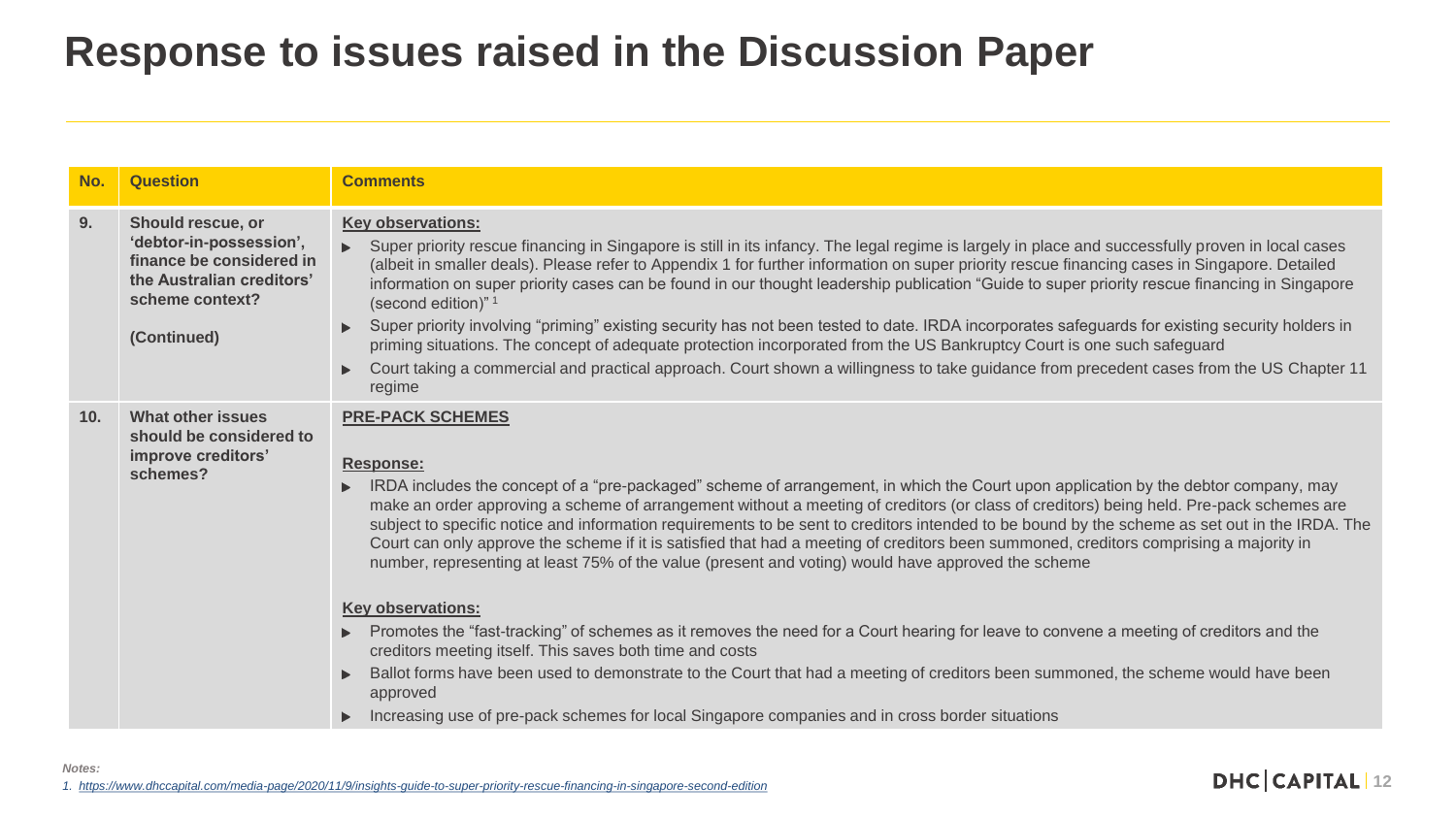| No. | <b>Question</b>                                                                       | <b>Comments</b>                                                                                                                                                                                                                                                                                                                                                                                                                                                                                                                                                                                                           |
|-----|---------------------------------------------------------------------------------------|---------------------------------------------------------------------------------------------------------------------------------------------------------------------------------------------------------------------------------------------------------------------------------------------------------------------------------------------------------------------------------------------------------------------------------------------------------------------------------------------------------------------------------------------------------------------------------------------------------------------------|
| 10. | <b>What other issues</b><br>should be considered to<br>improve creditors'<br>schemes? | <b>PRE-PACK SCHEMES (CONTINUED)</b><br><b>Key observations:</b><br>$\triangleright$ Cases involving pre-pack schemes include:                                                                                                                                                                                                                                                                                                                                                                                                                                                                                             |
|     | (Continued)                                                                           | First case: if ix Pte Ltd – Involved distressed M&A transaction for sale of business (where the parent entity was incorporated in Australia<br>and a newly formed Board continued to trade under the special COVID-19 rules) and parallel corporate voluntary arrangement in<br>Malaysia to distribute the sale proceeds to creditors <sup>1</sup><br>► Second case: PT MNC Investama Tbk – Involved moratorium application by Indonesian company (based on substantial connection<br>test relying on, amongst other factors, that the Notes were traded on the Singapore Stock Exchange) and is the first prepack scheme |
|     |                                                                                       | for foreign company<br>Third case: Viking Offshore and Marine Ltd (SGX: 557) – Moratorium application and pre-pack scheme as part of a comprehensive<br>restructuring and recapitalisation plan including senior lender debt settlement and capital injection from new equity investors <sup>2</sup><br>Fourth case: PT Modernland Realty Tbk – Indonesia company prepack for restructure of New York governed notes<br>Fifth case: Capital World Ltd (SGX: 1D5) – Moratorium application and pre-pack scheme <sup>3</sup>                                                                                                |

*Notes:*

*<sup>1.</sup> DHC Capital advised iflix Pte Ltd on the pre-pack scheme and acted as Scheme Manager. Please refer to the following link for further information: <https://www.dhccapital.com/media-page/2021/1/21/dhc-capital-advises-iflix-pte-ltd-on-the-first-pre-pack-scheme-of-arrangement-under-irda>*

*<sup>2.</sup> DHC Capital advised Viking Offshore and Marine Ltd on the pre-pack scheme and acted as Scheme Manager. Please refer to the following link for [further information: https://www.dhccapital.com/media-page/2021/6/2/viking-offshore-and-marine-sgx-557-pre-pack-scheme-of-arrangement](https://www.dhccapital.com/media-page/2021/6/2/viking-offshore-and-marine-sgx-557-pre-pack-scheme-of-arrangement-sanctioned-by-court-dhc-capital-advised-on-scheme-and-appointed-as-scheme-manager)sanctioned-by-court-dhc-capital-advised-on-scheme-and-appointed-as-scheme-manager*

*<sup>3.</sup> DHC Capital advised Captial World Ltd on the pre-pack scheme. Please refer to the following link for further information: [https://www.dhccapital.com/media-page/2021/7/28/capital-world-ltd-sgx-1d5-pre-pack-scheme-of-arrangement-sanctioned-by-court-dhc-capital](https://www.dhccapital.com/media-page/2021/7/28/capital-world-ltd-sgx-1d5-pre-pack-scheme-of-arrangement-sanctioned-by-court-dhc-capital-advised-on-scheme-and-appointed-as-scheme-manager)advised-on-scheme-and-appointed-as-scheme-manager*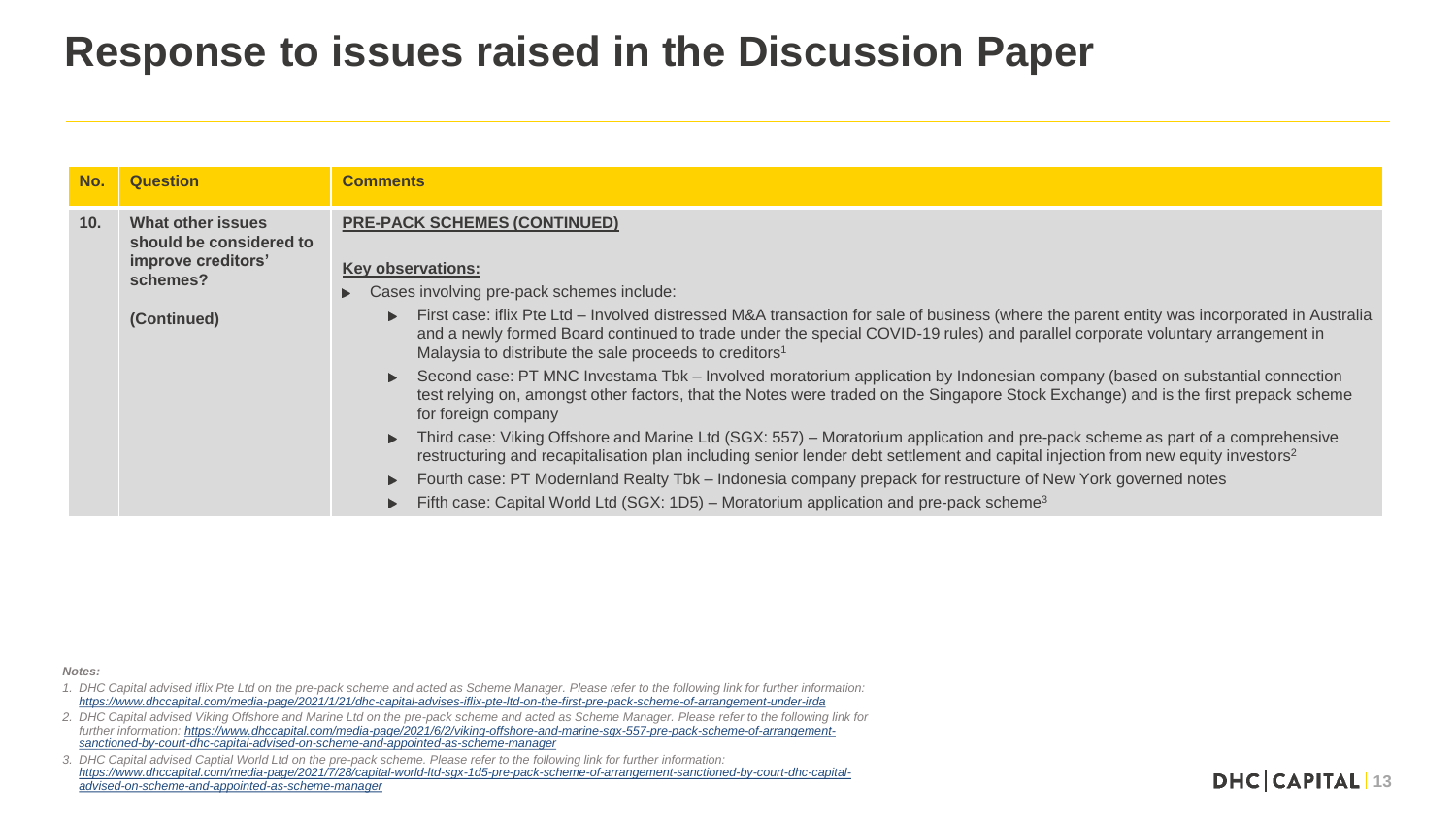| No.             | <b>Question</b>                                                                                                                                                                                                 | <b>Comments</b>                                                                                                                                                                                                                                                                                                                                                                                                                                                                                                                                                                                                                                                                                                                                                                                                                                                                                                                                                                                               |
|-----------------|-----------------------------------------------------------------------------------------------------------------------------------------------------------------------------------------------------------------|---------------------------------------------------------------------------------------------------------------------------------------------------------------------------------------------------------------------------------------------------------------------------------------------------------------------------------------------------------------------------------------------------------------------------------------------------------------------------------------------------------------------------------------------------------------------------------------------------------------------------------------------------------------------------------------------------------------------------------------------------------------------------------------------------------------------------------------------------------------------------------------------------------------------------------------------------------------------------------------------------------------|
| 10 <sub>1</sub> | <b>What other issues</b><br>should be considered to<br>improve creditors'<br>schemes?<br>(Continued)                                                                                                            | <b>OTHER</b><br>Response:<br>Cross class creditor cram down: IRDA includes a mechanism to force or cram down one or more non-consenting classes of creditors to be<br>$\blacktriangleright$<br>bound by the scheme if certain tests are met. This is a complex topic and we do not intend to cover this in detail in this submission<br><b>Ipso facto clauses:</b> IRDA includes provisions limiting the exercise of ipso facto clauses which are triggered by the insolvency or restructuring<br>$\blacktriangleright$<br>of a debtor company. This prevents counterparties from terminating or amending contracts and is intended to support the rescue efforts of<br>distressed companies. There are also exemptions listed in the IRDA. This is a complex topic and we do not intend to cover this in detail in this<br>submission<br><b>Proof of debt regime:</b> IRDA sets out a detailed proof of debt submission, adjudication and dispute resolution mechanism <sup>1</sup><br>$\blacktriangleright$ |
| 11.             | Are there any other<br>potential impacts that<br>should be considered,<br>for example on particular<br>parties or programs? If<br>so, are additional<br>safeguards required in<br>response to those<br>impacts? | <b>Response:</b><br>$\triangleright$ We are not aware of any relevant matters                                                                                                                                                                                                                                                                                                                                                                                                                                                                                                                                                                                                                                                                                                                                                                                                                                                                                                                                 |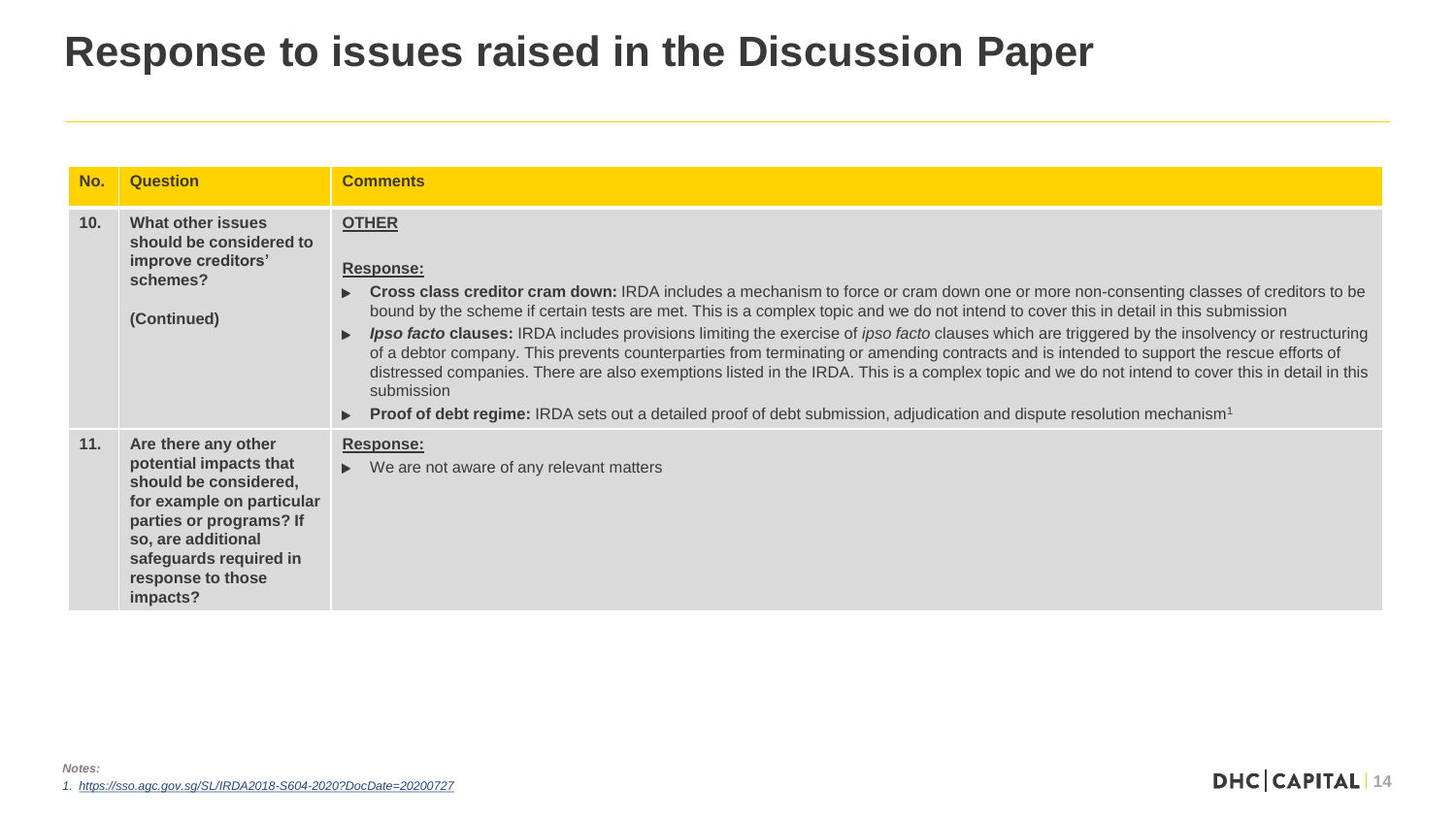#### Evolution of super priority rescue financing in Singapore **Appendix 1**

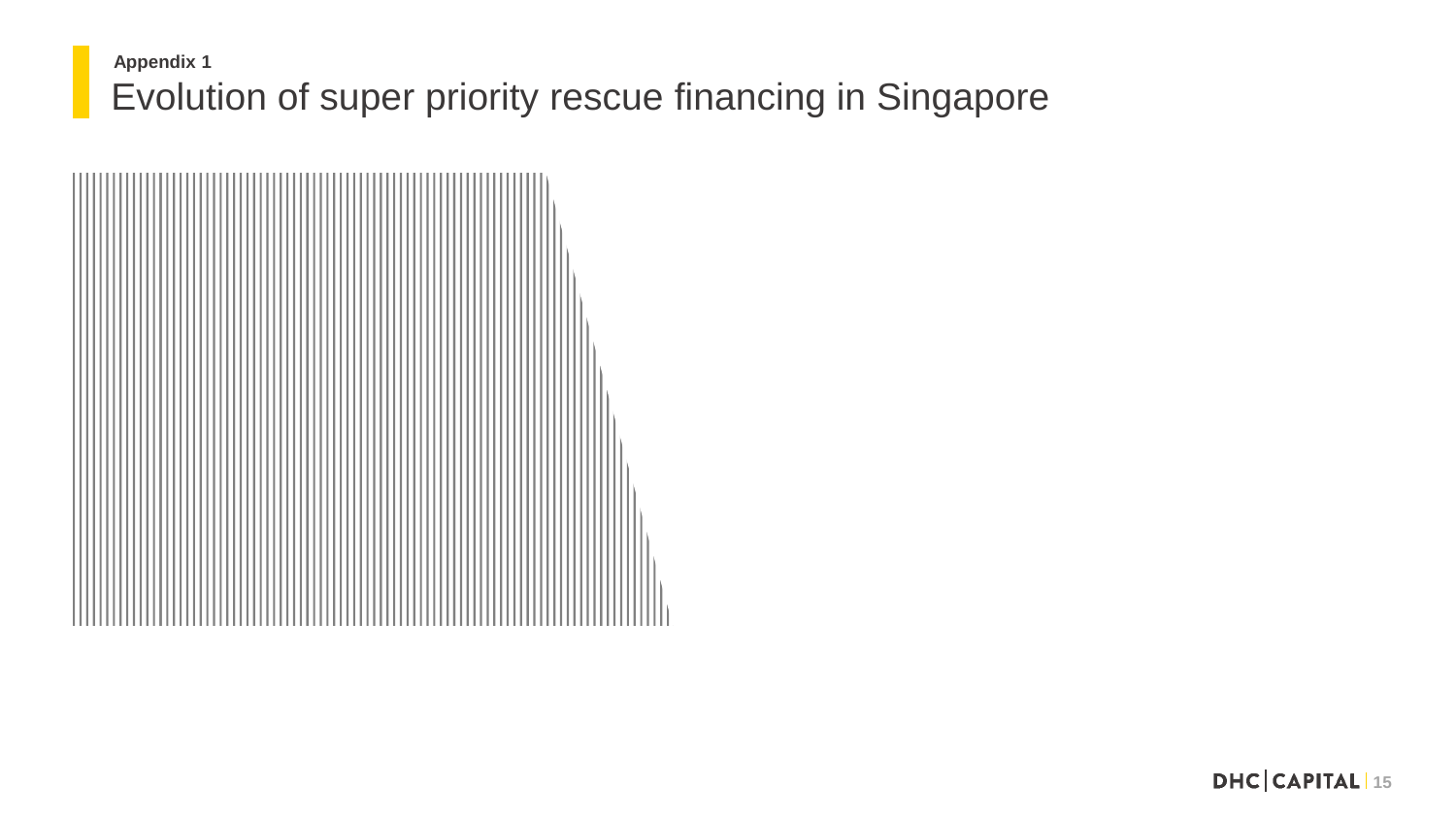# **Evolution of super priority rescue financing in Singapore**